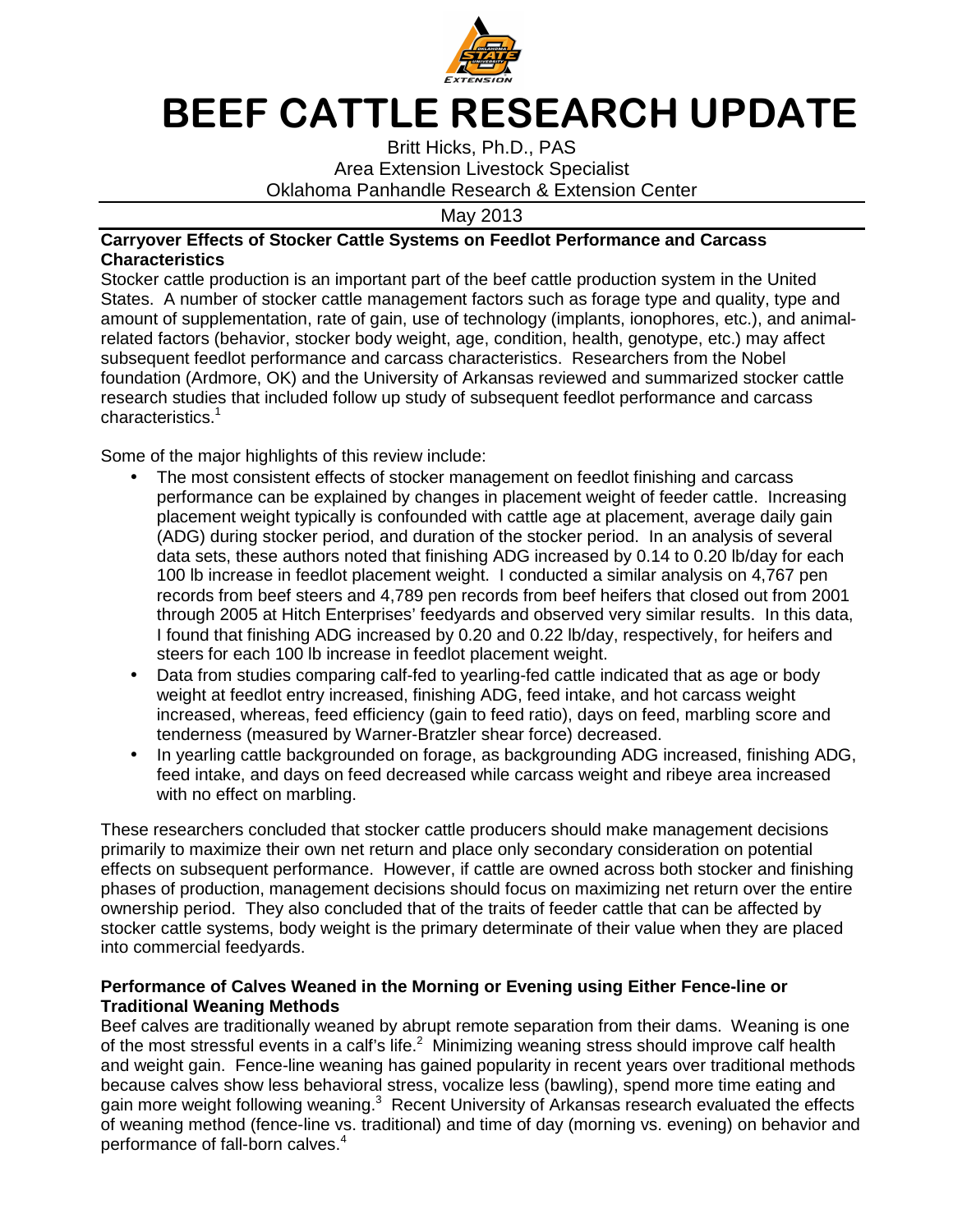In this study, crossbred fall-born calves were allotted to the following weaning treatments: 1) fencelined weaned in morning, 2) fence-lined weaned in evening, 3) traditional weaned in morning, and 4) traditional weaned in evening. The calves assigned to the morning weaning treatments were gathered at 7:30 am, separated from their dams, weighed, and either placed in 4-acre paddocks adjacent to their dams (fence-line weaning) or in 1-acre drylots away from their dams for 14 days (traditional weaning). The calves assigned to the evening weaning treatments were gathered at 5:30 pm and handled the same as the morning treatment groups. During the weaning period, all groups had ad libitum access to water, trace mineral salt, and were offered 2 lb per head per day of dried distiller's grains. In addition, the traditional weaned groups were offered medium quality hay. Each treatment group was evaluated for vocalization and behavior (walking rapidly, running, standing, or lying down) at approximately 12, 24, 48, and 72 hours after weaning. After the 14 day weaning period, the calves were gathered and reweighed.

These researchers reported that the percentage of calves walking rapidly, standing, or lying down did not differ across treatments. However, the percentage of calves vocalizing were greater for morning weaning compared with evening weaning (67 vs. 42%,  $P = 0.01$ ) and from traditional weaning compared with fence-line weaning  $(62.5 \text{ vs. } 46.5\%$ ,  $P = 0.05)$ . In addition, during the 14 day weaning period, evening weaned calves gained 86% faster than morning weaned calves (2.70 vs. 1.45 lb/day,  $P = 0.04$ ) and fence-lined weaned calves gained 59% faster than traditional weaned calves  $(2.55 \text{ vs. } 1.60 \text{ lb}/\text{day. } P = 0.08)$ .

The results of this study suggest that weaning fall-born calves in the evening may reduce the number of calves vocalizing and may increase calf gains over the weaning period. These researchers suggested that this might benefit producers that sell calves to a cash market shortly after weaning. Fence-line weaning might also result in fewer calves vocalizing during the weaning period and improve performance compared with traditional weaning.

Even though fence-line weaning is not always possible or feasible, minimizing stress is still important. A 2008 review listed the following tips to minimize stress from weaning to shipping.<sup>2</sup>

- Provide calves access to the weaning area (pen, trap, or pasture) a few weeks prior to weaning so calves do not undergo the stress of an environment change at weaning.
- Allow fence-line contact between calf and dam for four to seven days following weaning. Fences should be sturdy and allow nose to nose contact while preventing nursing.
- If fence-line contact is not practical, move cows far enough away that they cannot hear the calves bawling.
- Move the cows to a new location when cows and calves are separated at weaning. Do not move the calves.
- If weaning in a drylot or corral, place feed bunks, hay, or water troughs along the fence to minimize perimeter walking.
- Do not castrate, dehorn, or brand calves at weaning. These practices should be completed at least three weeks before weaning and preferably prior to three months of age.